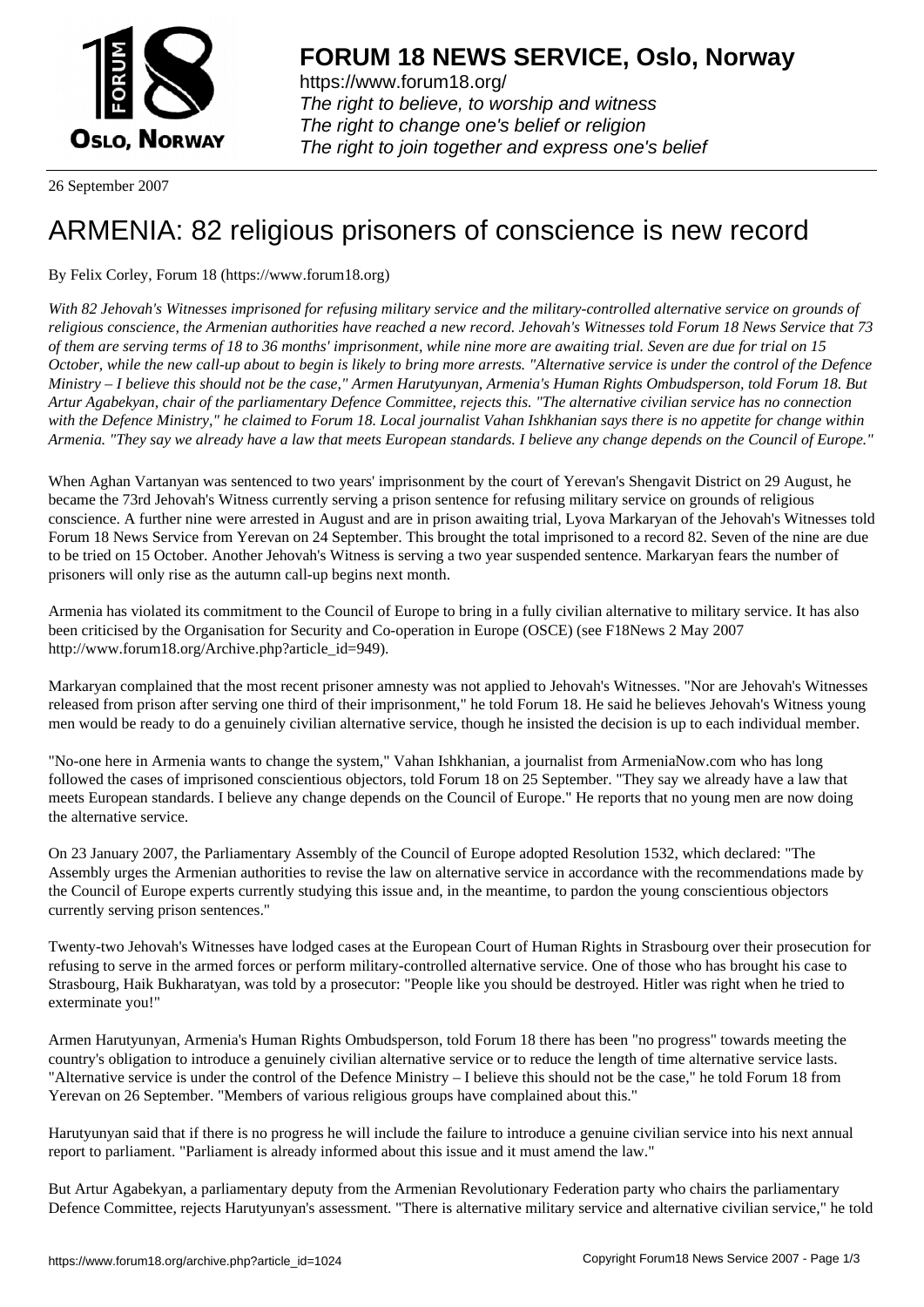the only connection is that conscripts are initially called up through local military conscription offices.

The Jehovah's Witnesses and the Molokans reject such assertions, insisting that those conducting the alternative "civilian" service are supervised by the Military Police under regulations laid down by the Defence Ministry. They are ordered to wear uniform provided by the military and fed by the military. All breaches of orders or regulations are dealt with by the Military Prosecutor's Office.

Order No. 142, issued by the then Deputy Defence Minister Mikael Harutyunyan on 20 December 2004, ordered the Military Commissariat and the Military Police to ensure that there is weekly military supervision of everyone performing "civilian" alternative service. Monthly written reports were ordered to be submitted to the Chief of the General Staff, and the military was ordered to search for anyone who attempts to evade the "civilian" alternative service. The Head of the Mobilisation Administration of the General Staff was given the responsibility of ensuring that Order No. 142 is obeyed (see F18News 22 February 2006 http://www.forum18.org/Archive.php?article\_id=732).

Agabekyan of the parliamentary Defence Committee rejected this, insisting that this decree must have been superseded. He promised to find out and tell Forum 18. "Some mistakes were made by the Defence Ministry," he conceded. "They don't have the right to control alternative civilian service." He maintained that the Social Care and Health Ministries are in charge of those doing alternative service.

Forum 18 has been unable to find out why the Defence Ministry controls a service that is supposed to be civilian. Col. Sedrak Sedrakyan of the Ministry's Legal Department was not in his office on 25 and 26 September and questions submitted to Lt Suren Aloyan of the press office early on 25 September had not been answered by the end of the working day on 26 September.

No one in the administration of President Robert Kocharyan was available to explain to Forum 18 on 26 September to explain what steps – if any - the president intends to take to bring Armenia's position into line with its Council of Europe commitments, which should have been enacted by January 2004. Also unavailable when Forum 18 called were Justice Minister Kevork Danielyan and parliamentary speaker Tigran Torosyan.

Despite the current alternative service being under Ministry of Defence control, Armenian officials have repeated to Forum 18 their insistence that they are meeting their obligations. "Our law did introduce an alternative service," Tigran Samvelyan, who heads the Council of Europe Department at the Foreign Ministry, told Forum 18 from Yerevan on 25 September. "I can't see any failure in fulfilling our commitments to the Council of Europe."

Told that the alternative service is under military control, thus violating Council of Europe requirements and making the alternative service unacceptable to those whose conscience does not allow them to support the military, Samvelyan brushed these concerns aside. "The law was adopted by parliament, not the Foreign Ministry," he maintained. Told that more than 80 Jehovah's Witnesses are currently in prison for refusing military and alternative service he insisted this is not his ministry's responsibility.

All but one of the 73 sentenced Jehovah's Witnesses were prosecuted under Article 327 Part 1 of the Criminal Code, which punishes evasion of the call-up to military or alternative service. The maximum sentence under this article was increased to three years' imprisonment in December 2005. The Jehovah's Witness prisoners are serving sentences of between 18 and 36 months' imprisonment.

Markaryan of the Jehovah's Witnesses complained to Forum 18 that in six recent cases where sentences were at the lower end of the range, prosecutors successfully appealed and had the sentences lengthened.

As well as the hundreds of Jehovah's Witness prisoners in recent years, a young Molokan Pavel Karavanov was freed from prison in summer 2006 after serving a sentence for refusing military and alternative service on grounds of religious conscience. Molokans are a Russian Protestant church, established in the 17th century and known for their pacifism. There are about 4,000 Molokans in Armenia.

A member of Yerevan's Molokan community confirmed to Forum 18 on 25 September that no Molokan young men are currently imprisoned for refusing military service. Other religious communities where pacifism has a long tradition – such as the Seventh-day Adventists and the Pentecostal Churches – confirmed to Forum 18 from Yerevan that their young men are prepared to serve in the Armenian armed forces.

Ishkhanian, the journalist, reports some flexibility within the armed forces to meet concerns on grounds of conscience. "Some young men serve within the military but without handling weapons," he told Forum 18.

Mamikon Kazaryan, bishop of a Pentecostal denomination with links to the Church led in Russia by Bishop Ivan Fedotov, said that about forty young men in their congregations across Armenia are now doing military service. "Some of them won't swear the military oath on grounds of conscience, but are allowed instead to give their word," he told Forum 18 from Yerevan on 25